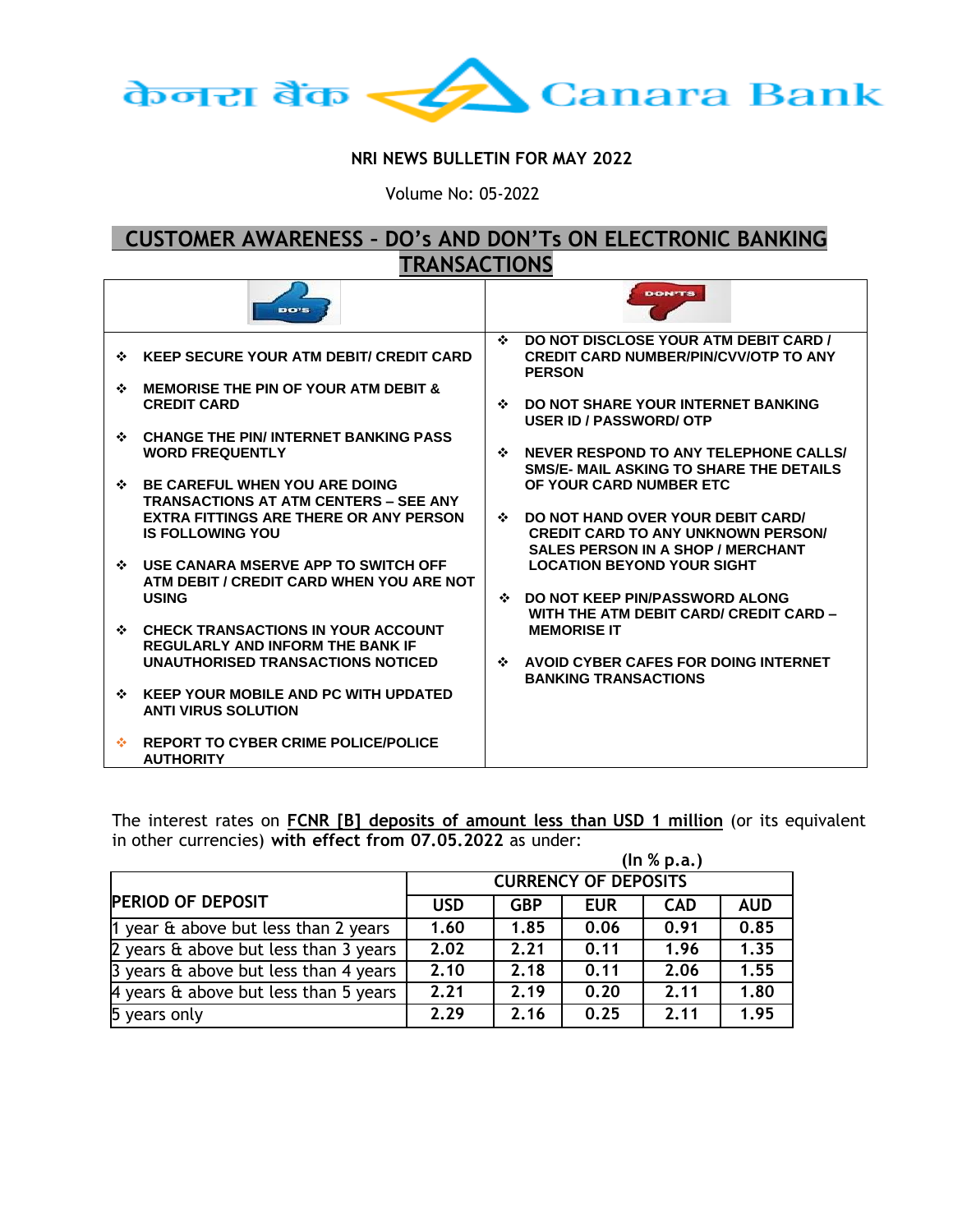**Revision in Interest Rates on Domestic and NRO Term Deposits** (w.e.f. 12.05.2022):

**(In % p.a.)**

| <b>SLABS</b>         | <b>PERIOD OF DEPOSIT</b>             | <b>RATE OF INTEREST*</b> |         |                          |          |  |
|----------------------|--------------------------------------|--------------------------|---------|--------------------------|----------|--|
|                      |                                      | Less than                |         | Rs. 2 Crore to less than |          |  |
|                      |                                      | <b>Rs.2 Crore</b>        |         | 10 Crore                 |          |  |
|                      |                                      | General Sr.              |         | Callable                 | Non-     |  |
|                      |                                      |                          | Citizen |                          | Callable |  |
| $\blacktriangleleft$ | 7 days to 45 days                    | 2.90                     | 2.90    | 2.90                     | NA       |  |
| $\overline{2}$       | 46 days to 90 days                   | 4.00                     | 4.00    | 3.10                     | 3.10     |  |
| $\overline{3}$       | 91 days to 179 days                  | 4.05                     | 4.05    | 3.35                     | 3.35     |  |
| $\overline{4}$       | 180 days to less than 269 days       | 4.50                     | 5.00    | 3.35                     | 3.35     |  |
| 5                    | 270 days to less than 1 year         | 4.55                     | 5.05    | 3.35                     | 3.35     |  |
| 6                    | 1 year only                          | 5.30                     | 5.80    | 3.75                     | 3.75     |  |
| $\overline{7}$       | Above 1 year to less than 2 years    | 5.40                     | 5.90    | 3.75                     | 3.75     |  |
| 8                    | 2 years & above to less than 3 years | 5.45                     | 5.95    | 3.65                     | 3.65     |  |
| 9                    | 3 years & above to less than 5 years | 5.70                     | 6.20    | 3,40                     | 3,40     |  |
| 10                   | 5 years & above to 10 years          | 5.75                     | 6.25    | 3.40                     | NO QUOTE |  |

## **Interest rates on NRE term Deposit (w.e.f. 12.05.2022):**

 **(In % p.a.)**

| <b>SLABS</b> | PERIOD OF DEPOSIT                         | <b>RATE OF INTEREST*</b>    |                    |  |
|--------------|-------------------------------------------|-----------------------------|--------------------|--|
|              |                                           | Rs. 2 Crore to<br>Less than |                    |  |
|              |                                           | Rs.2 Crore                  | less than 10 Crore |  |
| SLAB-1       | 1 year only                               | 5.30                        | 3.75               |  |
| SLAB-2       | Above 1 year to less than 2 years         | 5.40                        | 3.75               |  |
| SLAB-3       | 2 years & above to less than 3 years      | 5.45                        | 3.65               |  |
| SLAB-4       | 3 years & above to less than 5 years      | 5.70                        | 3.40               |  |
| SLAB-5       | $\overline{5}$ years & above to 10 years. | 5.75                        | 3.40               |  |

**Interest rates on RFC Term Deposits of amount less than USD 1 million (or its equivalent in other currencies) and RFC Saving Bank deposits w.e.f. 07.05.2022 are as under:**

|                                         |                             |            |            |            | (ln % p.a.) |  |
|-----------------------------------------|-----------------------------|------------|------------|------------|-------------|--|
| PERIOD OF DEPOSIT                       | <b>CURRENCY OF DEPOSITS</b> |            |            |            |             |  |
|                                         | <b>USD</b>                  | <b>GBP</b> | <b>EUR</b> | <b>CAD</b> | <b>AUD</b>  |  |
| <b>SAVINGS BANK</b>                     | <b>NIL</b>                  | <b>NIL</b> | <b>NIL</b> | <b>NIL</b> | <b>NIL</b>  |  |
| 1 month & above but less than 3 months  | 0.65                        | 0.75       | <b>NIL</b> | 0.73       | <b>NIL</b>  |  |
| 3 months & above but less than 6 months | 1.08                        | 0.85       | <b>NIL</b> | 1.26       | 0.50        |  |
| 6 months & above but less than 1 year   | 1.54                        | 1.19       | 0.03       | 1.70       | 1.12        |  |
| 1 year & above but less than 2 years    | 1.60                        | 1.85       | 0.06       | 0.91       | 0.85        |  |
| 2 years & above but less than 3 years   | 2.02                        | 2.21       | 0.11       | 1.96       | 1.35        |  |
| 3 years only                            | 2.10                        | 2.18       | 0.11       | 2.06       | 1.55        |  |